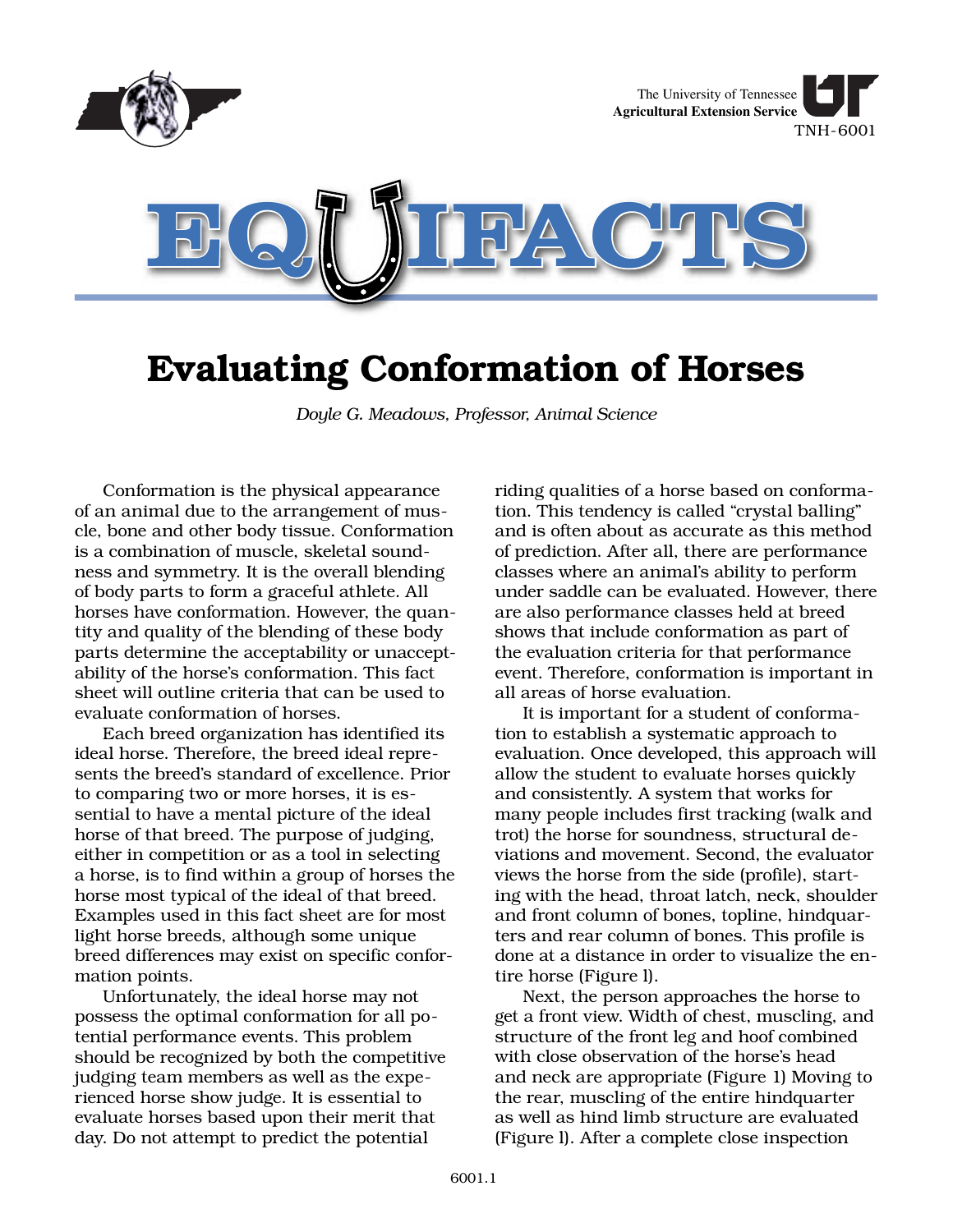of the horse, the person moves away from the horse and observes the horse from a distance

to further evaluate balance, structural correctness and muscling. These evaluation criteria are discussed and defined throughout this fact sheet as well as an additional fact sheet, TNH-6000 **Evaluating Skeletal Structure of Horses**. Any evaluation system that allows for consistent, repetitious

evaluation will work for a horse show judge or a novice who is simply comparing horses.

Horse breeders continue to breed for horses with acceptable conformation. Well-conformed horses should be more athletic and

superior performers. To evaluate conformation, it is essential to know the parts of the horse (Figure 2). A competent judge must have a thorough understanding of all parts of the

all have common characteristics. These characteristics include short, well-set ears; large,



**A) Profile, B) Front and C) Rear view of the horse.** Sources: Stashak, Ted S. *Adams Lameness in Horses*. Fourth Edition, 1987. American Quarter Horse Association. *Competitive Horse Judging*, 1990.

bold eyes; short length from eye to muzzle; large nostril; refined muzzle with a shallow mouth; as well as sex and breed characteristics of the head. There is no physiological benefit to the horse having an attractive head. Horses with different head shapes are able to breathe, see, hear and ingest food.

What makes a head pretty or attractive? Certainly the set of the ears, shape of the eye, size of the nostril, depth of the mouth and overall proportions of the head are important to a concept

of beauty. The ears will be proportional to the horse's head. In fact, the various parts of the horse should always be proportional. However, the placement of the ears will not always

horse, the function of each and an evaluation system that allows for consistent, repititious evaluation of horse conformation.

#### **Head**

There are differences in perception as to the ideal head for each of the various breeds. However, attractive, wellconformed heads for most breeds



#### **Figure 2. Parts of the horse**

Source: Heird, J.C. A *Guide for Successful Competitive Horse Judging*. Colorado State University, Animal Reproduction and Biotechnology Laboratory. Bulletin No. 07, 1992.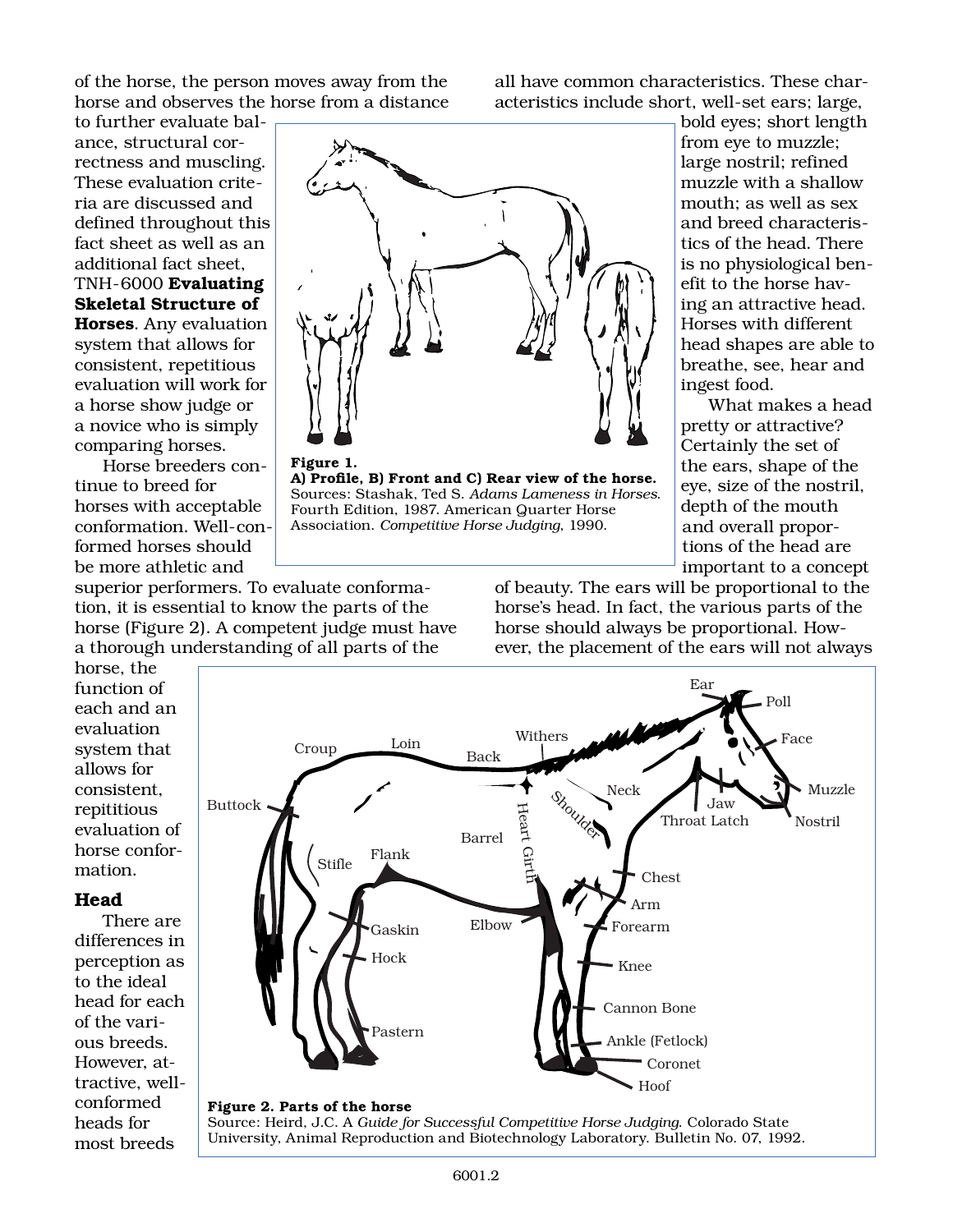be the same. It is important that the ears sit squarely on top of the head, point forward and have an attractive, alert appearance. Some horse's ears turn outward, some turn inward and some are positioned on the side of the head. Any deviation in placement or carriage detracts from the beauty of the head, thus from the total beauty of the horse.

When a horse's head is measured from the poll to a horizontal line drawn between the eyes, this distance will approximate one-half the distance from the horizontal line to the midpoint of the nostril. Thus, the eyes should be positioned one-third of the distance from the horse's poll to the muzzle. When the width of the horse's head across the orbit of the skull is measured, that distance should be almost identical to the distance from the poll to the horizontal line drawn between the eyes (Figure 3). Horses' heads should always be proportional.

There is a definite art to evaluating conformational traits of horses. Many of the concepts are based on years of observation rather than documented research. For example, the head has certain qualities that are important when evaluating other factors. The experienced judge may get an impression of an individual's potential disposition by the shape and



University, Animal Reproduction and Biotechnology Laboratory. Bulletin No. 07. 1992. position of the eyes. During evolution, the eye has moved from the front of the horse's head to the side, which provides a more rounded arc of vision (about 300 degrees.) Large, quiet, soft eyes usually indicate a quiet, docile disposition. A small "pigeye" is indicative of a horse that is usually somewhat sullen and difficult to train, perhaps due to limited vision. The horse with excessive white around the eye is very often nervous and flighty. However, this is characteristic of Appaloosa horses, and this anatomical characteristic is not the reason for these differences in disposition. This characteristic is merely associated with other genotypic and phenotypic characteristics of the breed. What is the perfect eye? Look for a bright, tranquil eye with a soft, kind expression.

Horses with bold, bright eyes set wide apart and well onto the side of the head (Figure 3, A to B) in combination with a slightly concave appearance from the eye to the muzzle (dish face) will have increased depth perception and lateral vision. These horses appear to be more trainable because they are not as easily frightened and are less apprehensive about their surroundings. Horses with small "pigeyes" and a convex appearance from eye to the muzzle (Roman-nose) have limited vision and are typically more difficult to train. Many outstanding horse breeders recognize breeding and quality of a horse by observing the head.

Even though many breed enthusiasts discuss the need for a large, flaring nostril to facilitate adequate intake of air, there appears to be no scientific data to support this statement. Many judges and breeders talk about the need for a large nostril so the horse may breathe properly. There probably has never been a horse with a nostril small enough to restrict intake of air. Most horses breathe satisfactorily regardless of size of nostril. However, nostril size has an effect on the horse's overall beauty.

For beauty's sake, the horse should have a well-defined jaw. Stallions will have a slightly larger, deeper jaw than mares, indicative of secondary male sexual characteristics. Typically, geldings will be intermediate between mares and stallions.

There are distinct differences among breeds and lines of horses with respect to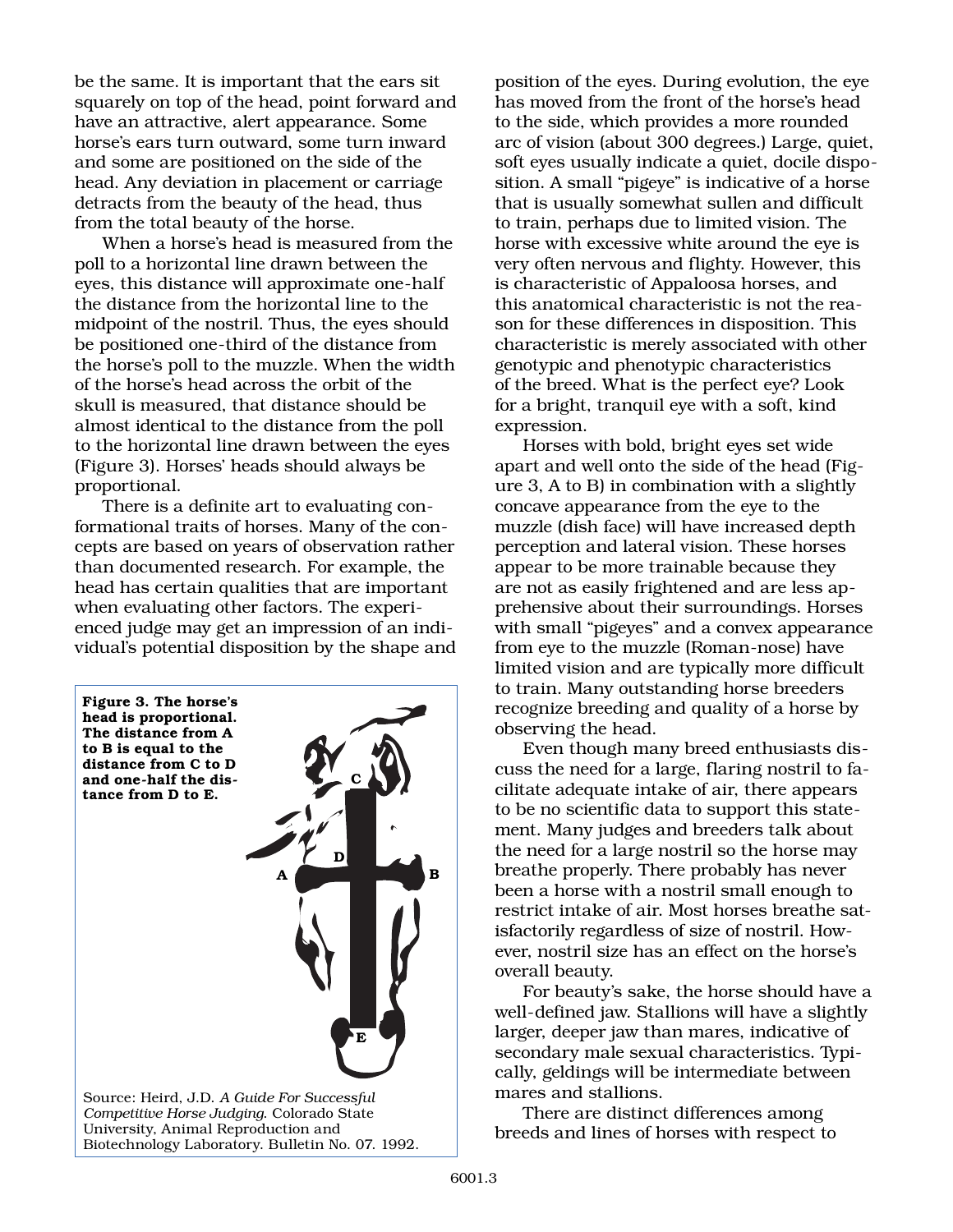depth of the mouth. This is indicative of a horse that is light or soft in the mouth. The softness or lack of responsiveness during training may be referred to as being light, soft, tough or hard in the mouth. Gen-



**Figure 4: Slope of shoulder determines top to bottom line ratios of the neck and body.**  Source: Heird, J.C. *A Guide For Successful Competitive Horse Judging.* Colorado State University, Animal Reproduction and Biotechnology Laboratory. Bulletin No. 07. 1992.

erally, the more shallow the mouth, the softer and more responsive a horse is to a bit and vice versa. Some breeders believe a deeper mouth is indicative of "breeding." Obviously, trainers of reining and cutting horses prefer a shallow mouth because of the immediate response to touch. When examining the mouth, the evaluator should ensure that the horse is not "parrot-mouthed" (overshot muzzle) or "monkey-mouthed" (undershot-muzzle). The shape of the muzzle contributes to the beauty of the horse.

#### **Neck**

The neck is always an important conformational part to consider because the horse uses the neck as a balance arm. The throat latch, which is from ear to ear, should be trim and refined regardless of breed. The depth of the throat latch is usually equal to one-half the length of the head. If a horse is thick and coarse in the throat latch, air and blood flow may be restricted when asked to flex or bend at the poll, The trim, refined throat latch will allow the horse to bend at the poll and perform while breathing correctly.

Most judges give preference to horses with a long, thin neck. By doing so, they are selecting horses with the appropriate top-to-bottom line neck ratio. The topline is the distance from the poll to the withers, and the bottom line is the distance from the throat latch to the neck-shoulder junction at the chest (Figure 4). The ideal would be approximately a 2-to-l ratio of the top to bottom line of the horse's neck. This process of selection would prevent judges from making incorrect assumptions when comparing tall and light muscled horses to short and heavier-muscled horses. Invariably, a horse that is short with bulging muscles will have a shorter, thicker neck than a taller horse with less muscle. The neck is proportional to the horse's overall length and height. Certainly, shorter horses will always have shorter necks than taller horses.

The determining factor in the ratio of the top to bottom line of the neck is the slope of the horse's shoulder. As the shoulder becomes more sloping, the topline becomes longer in relation to the bottom line. Conversely, as the shoulder becomes straighter, the ratio of the top-to-bottom line becomes small (Figure 4). As the ratio deviates toward l to 1, the horse appears to have a short, square, boxy neck. When two horses of the same frame size are compared, one with a normal neck and one with a short-appearing neck, both horses will have the same length in the bottom line of their necks. Obviously, the withers of a straighter-shouldered horse are more forward; and thus, the topline of the neck is shortened. Straightening the shoulder has little, if any, effect on the length of the bottom line of the neck.

#### **Balance**

Balance is the single most important characteristic in equine selection because it forms the basics for movement, length of stride and, ultimately, performance. Balance is determined by the skeletal structure. When judging, it is important to attempt to visualize and evaluate the skeleton of the horse underneath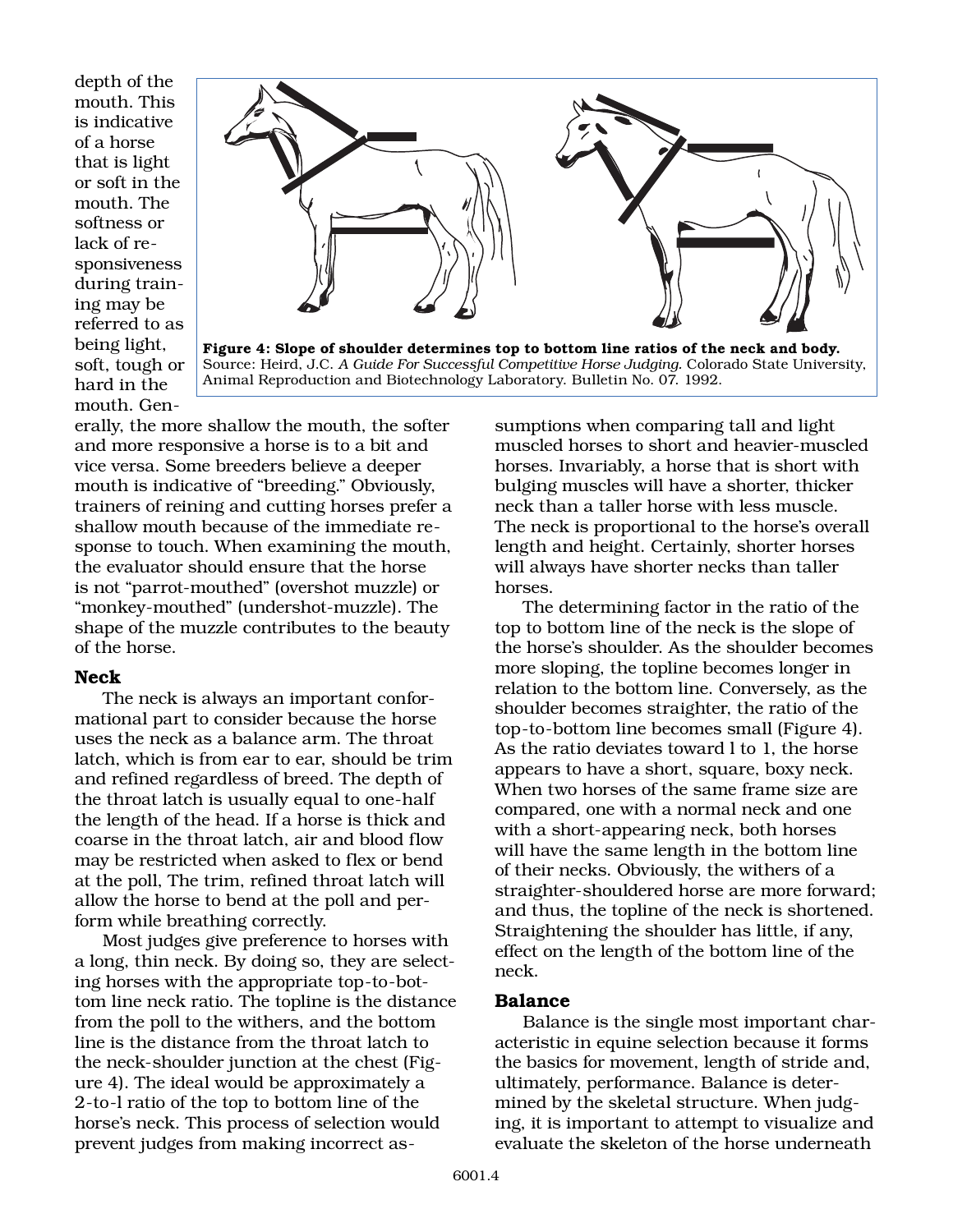muscle and other tissues. Slope of shoulder is critical to balance. Slope of shoulder changes drastically when the angle of the shoulder is increased or decreased. Not only does the topto-bottom line ratio of the neck change, but the ratio of length of back to length of underline also changes. It is ideal to have a short topline and a long underline. As the shoulder becomes straighter, the withers move forward, which results in a longer back from withers to coupling. Length of underline from elbow to stifle is not affected by a change in shoulder angle; thus, the straight-shouldered horse's body has the appearance of a tube. It is incorrect to compare 14.2-hand horses to 17 hand horses, because horses of different sizes should not have the same length of body or underlines. The long back coincides with the short neck of the straight-shouldered horse. When the shoulder is steep, the other angles of the horse's body will be steep. Thus, the horse will have a short, steep croup, a steep stifle and steep pasterns (Figure 4).

In general, the angle of the pastern will correspond to the angle of the shoulder (Figure 4). A horse that has too much slope to its pasterns is undesirable and is said to be "coon-footed." This condition can become so severe that the horse's fetlocks hit the ground as the horse moves. Additionally, a horse with a short, steep pastern will endure more concussion on the pastern and ankle. The ideal slope of the shoulder is approximately 45 to 50 degrees. However, shoulder angles will vary from the ideal. The person evaluating the horse should not be overly demanding for an exact degree of slope of shoulder but should concentrate on balance and a blending of structures.

#### **Shoulder**

In addition to overall balance, slope of shoulder influences length of stride — the steeper the shoulder, the shorter the stride. Angle of shoulder and angle of pastern serve to absorb shock when the horse moves. The steep or straight-shouldered horse will be shallow-hearted, as measured from the top of the withers to the chest floor. Unlike the balanced horse, with legs that are approximately the same length as depth of heart, the straight-shouldered horse's legs will be longer than the depth of heart (Figure 3). A steepshouldered horse will always be a rough-rid-

ing horse. Horses with long sloping shoulders will be better able to dispense the damaging effects of concussion, and their strides will have more freedom of movement and style of action.

#### **Topline**

The topline of the horse includes the withers, back, loin or coupling, and croup. As viewed from the side, a properly balanced horse will be higher at the withers than at the croup. When the withers are higher than the croup, the hindquarters are positioned more under the body, which enhances the athletic ability of the horse. Strength of topline, which includes prominent withers, short, strong back and well-muscled loin, has a positive influence on soundness and athletic ability.

The ideal withers should be sharp, prominent and well defined. The well-defined withers are important from the standpoint of holding a saddle on the horse without excessive tightening of the front cinch. Horses with rounded or flat withers require more cinch pressure and subsequently are less comfortable for the performing athlete.

Horses should have short, strong backs relative to a long underline. The topline to underline ratio (Figure 4) plays an important role in balance, length and type of stride. Length of back is directly related to length and slope of shoulder and top to bottomline neck ratio. Horses that have excessively long backs have weak and undesirable toplines as well as being unbalanced.

The loin (coupling) should be well muscled and strong as opposed to being long, weak and poorly muscled. The loin is the pivot point of the horse's back and is the area between the last rib and the croup. Short, muscular loins are needed to carry power from the hind legs forward.

The croup should be long and gently sloping. This adds length to the stride as well as dimension and muscling to the hindquarter. Stock horse breeds (Quarter Horses) are more sloping in their croup than pleasure breeds (Arabians, Morgan's).

#### **Hindquarters**

Regardless of breed, the hindquarters should appear square when viewed from the side (Figure 5). However, as previously stated, the extent to which upper corners of the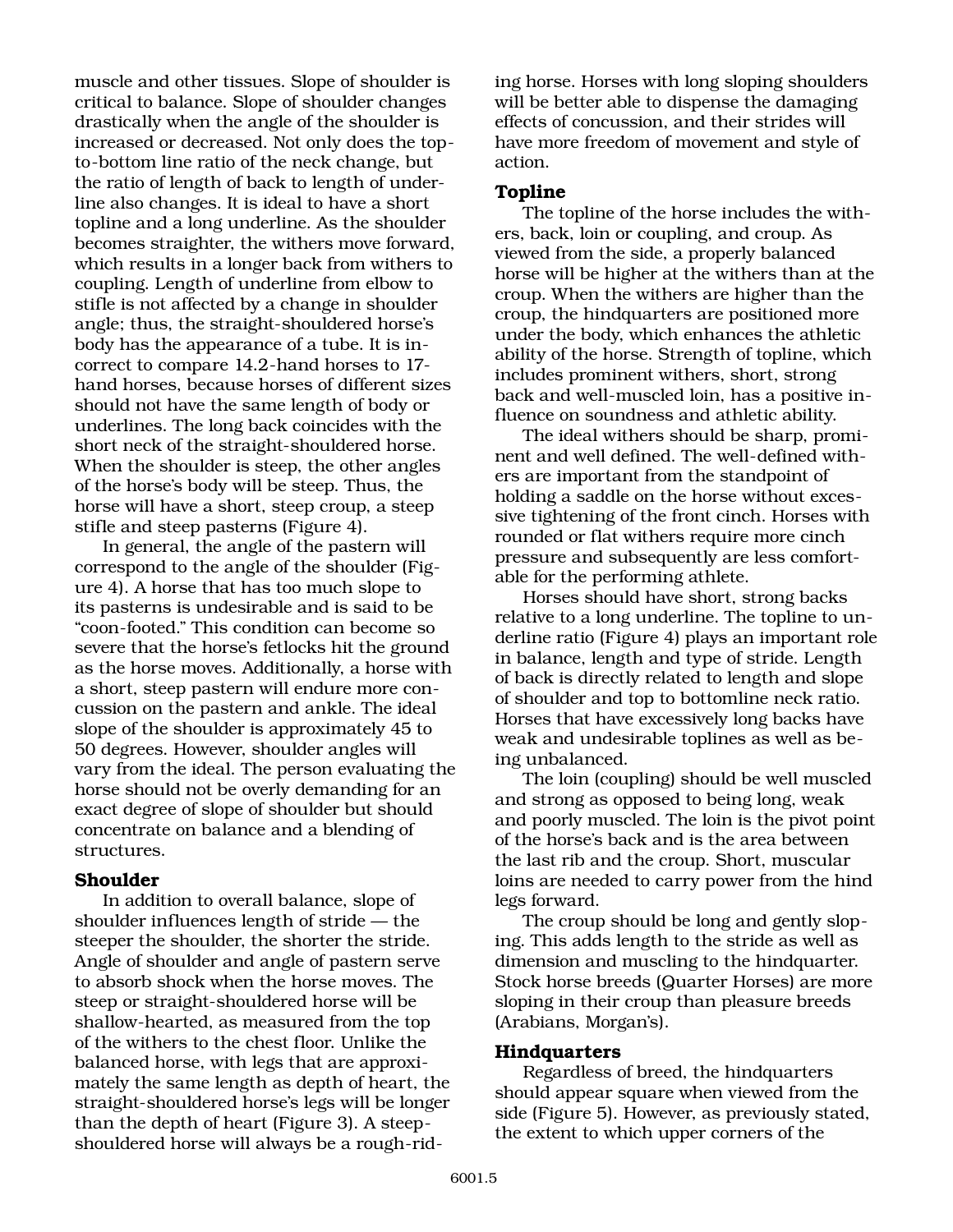square are filled in will depend upon breed. The flatter and more level the croup, the more likely that horse will move with a vertical action behind and less of a horizontal action. The horse with a steep croup will move with the legs more collected under the body. The angle of the croup will have a great influence on the position of the hock. Moreover, these two factors together will dictate a collected, balanced horizontal movement. The ideal horse has a quarter that is as full and as long from across the horizontal plane of the stifle as it is from point of hip to point of buttocks. When a horse has a V-shaped quarter, it is due to limited muscling and/or a straight stifle.

### **Barrel**

The judge should evaluate spring of rib and depth of heart girth since these are indicative of capacity for reproductive and athletic performance. Spring of rib indicates width, while depth of heart girth indicates depth of the horse's chest. Both width and depth of chest indicate total volume in the thoracic cavity. Again, these measurements will be proportional. However, some horses will be pinched in the heart girth and have less of a rounded, convex look to their rib cages. Depth of heart and spring of rib indicate more strength and constitution.

#### **Muscle**

Muscling is an important criterion in judging many conformation classes, especially stock horse classes, such as Appaloosa, Quar-

ter Horse and Paint Horse. It is important to realize that muscling is proportional; as one muscle in the body increases, total muscle mass increases. The correct horse is a balanced athlete muscled uniformly throughout. Horses visually appraised as heavily muscled have greater circumference of forearm and gaskin and are wider from stifle to stifle than lightly muscled horses. When muscling is visually appraised at the forearm, gaskin and rear quarters, it will reflect the same relative degree of muscling at other anatomical points.

Today the horse industry accepts muscling that is long and well defined. A powerfully muscled horse that has bulge, ripple and definition to its muscle structure is still very much desired today in the stock horse breeds. It is important to note that breeds such as the Arabian will not have the quantity of muscle that will be seen in the stock horse breeds such as the Quarter Horse. However, long, clean, well-defined muscling is preferred in all breeds.

## **Breed and Sex Characteristics**

Breed characteristics are those traits that are unique and characteristic of a particular breed. These would be traits such as body type and color pattern, as well as gaits and way of going.

Sex characteristics are an important aspect of horse judging. It is necessary to recognize and distinguish between the sexes of horses. Masculinity refers to male traits such as prominence of jaw and heavy muscling. In

**C - Level croup**

Source: Heird, J.C. *A Guide For Successful Competitive Horse Judging*. Colorado State University, Animal Reproduction and Biotechnology Laboratory. Bulletin No. 07. 1992. (adapted)

# **Figure 5: Structure of the hind quarter (stock-type) as viewed fromt the side: A - ideal, B - Steep croup,**